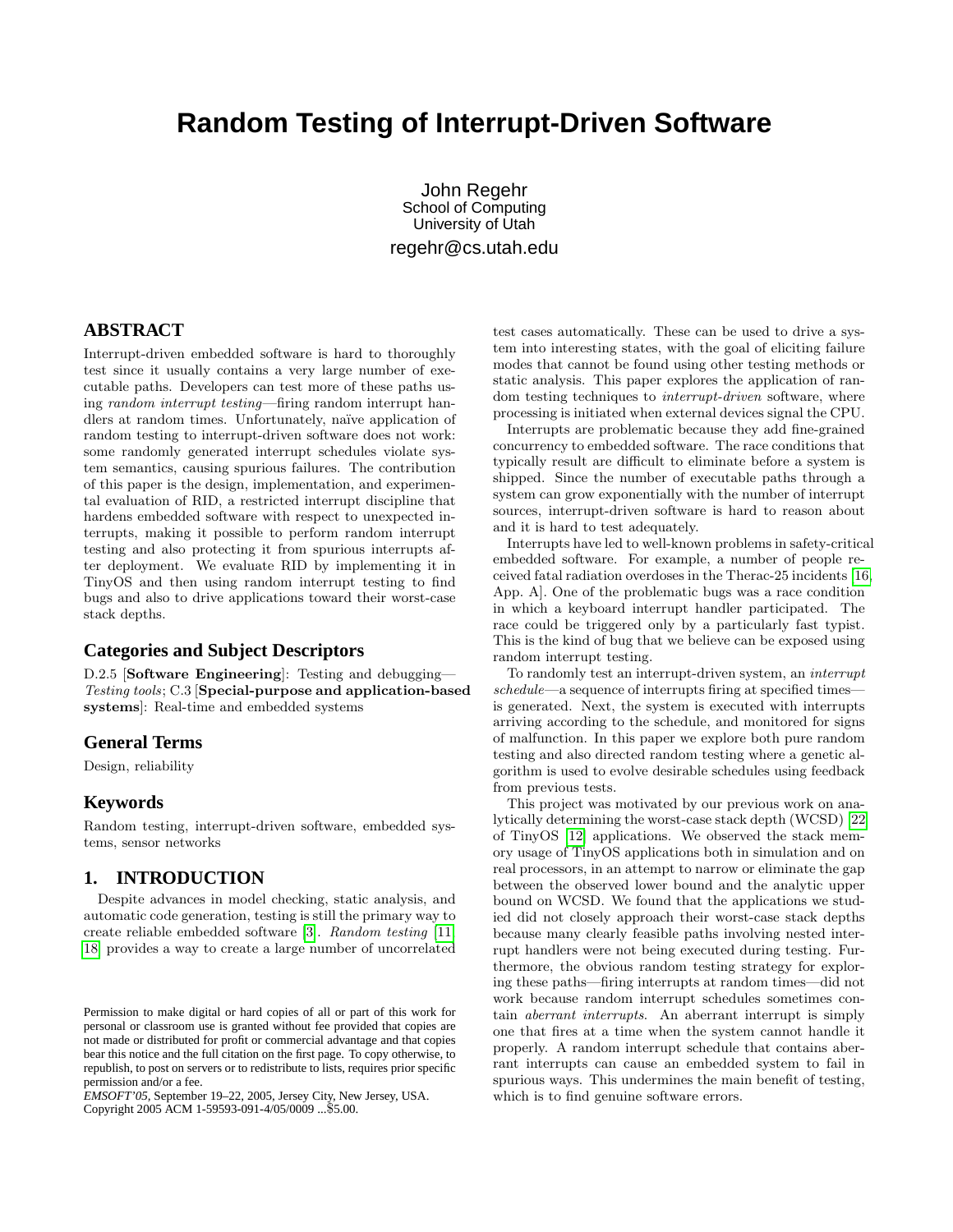

<span id="page-1-0"></span>Figure 1: Visualization of about 0.5 ms of the execution of the original TinyOS Oscilloscope application. The analog to digital converter (ADC) interrupt is enabled most of the time, including before it is requested and during execution of the handler. In this and in subsequent figures, stack memory used by the main computation is shown in black; memory used by interrupt handlers is shown in shades of gray.



<span id="page-1-1"></span>Figure 2: Visualization of about 0.5 ms of the execution of the TinyOS Oscilloscope application with RID. The ADC interrupt is enabled only after it is requested, and disabled before the first instruction of the handler executes.

We developed RID, a restricted interrupt discipline for interrupt-driven embedded systems, to solve the problem of aberrant interrupts. RID is a modification to embedded software that uses existing hardware-supported interrupt mask bits to harden a system with respect to aberrant interrupts. This is accomplished through a partially automated program transformation typically requiring two manual changes to the source code per interrupt vector. RID makes it possible to test embedded software using random interrupt schedules. It also has other benefits such as discouraging reentrant interrupt handlers and preventing system failures caused by aberrant interrupts in deployed systems. In a deployed system aberrant interrupts can be caused by software bugs (for example, a stray write to a register that requests an interrupt) or by hardware faults (for example, static discharge, a loose connection, or a damaged wire).

Figures [1](#page-1-0) and [2](#page-1-1) show the difference between a typical embedded system and one that implements RID. The bars at the top of each figure depict the status of the ADIE bit (the interrupt-enable bit for the ADC, or analog to digital converter), the I bit (the CPU's master interrupt enable bit), and the overall status of the ADC interrupt, which is enabled only when the ADIE and I bits are both set. In the original system, shown in Figure [1,](#page-1-0) the ADC interrupt is enabled almost all of the time, including when the ADC interrupt itself is running. In the system implementing RID, shown in Figure [2,](#page-1-1) the ADC interrupt handler is enabled only between the time that the interrupt is requested and the time at which the handler begins to run. If the ADC interrupt is signaled at a time when it is not enabled, the interrupt is not seen by software—it remains pending until the system is ready to handle it.

# **2. INTERRUPTS AND INTERRUPT-DRIVEN SOFTWARE**

*Interrupt-driven software.* A system is interrupt-driven when a significant amount of its processing is initiated by interrupts. Embedded systems based on powerful processors tend to manage interrupts inside the RTOS, insulating application developers from the problematic aspects of interrupts. On the other hand, highly resource constrained embedded platforms such as pacemakers and sensor network nodes have a relatively thin layer of OS code, and it is common for application code to run inside of interrupt handlers. It is this second kind of system that we focus on: since it is more likely to contain buggy interrupt code, it stands to benefit most from random interrupt testing.

*Handling interrupts.* There is variation in the details of how microprocessors handle interrupts. Here we describe the behavior of Atmel AVR processors as it is typical and these are the processors that we use to evaluate our work in Section [5.](#page-3-0) Each interrupt has an associated pending bit that becomes set when the interrupt's firing condition is met. Typically, a pending bit stays set until the handler runs or until the bit is explicitly cleared. Each interrupt also has an associated enable bit. The interrupt is enabled when its enable bit and the processor's global interrupt enable bit are both set. All interrupts that are both pending and enabled compete for execution; of these, the processor selects the lowest numbered and executes it. To execute an interrupt the processor atomically clears the global interrupt enable bit, clears the interrupt's pending bit, pushes the program counter, and jumps to the first instruction of the interrupt's handler.

*Preemption, nesting, and reentrancy.* There are two main ways in which the execution model for interrupts differs from that of threads. First, interrupts cannot block: they run to completion except when preempted. Second, interrupts have an asymmetric preemption relation with the processor's noninterrupt context: interrupts can preempt non-interrupt activity but the reverse is not true. Whether interrupts can preempt each other is determined by the way that an embedded system manipulates its interrupt masks. Nested interrupts are those that preempt each other; they are used to permit time-sensitive interrupts to run with low latency. Reentrant interrupts are those that directly or indirectly preempt themselves. In other words, a reentrant interrupt may have multiple invocations on the stack at the same time. Although they are occasionally useful, reentrant interrupts are more often an unintended consequence of setting the processor's master interrupt enable bit during execution of an interrupt handler without first clearing the interrupt's own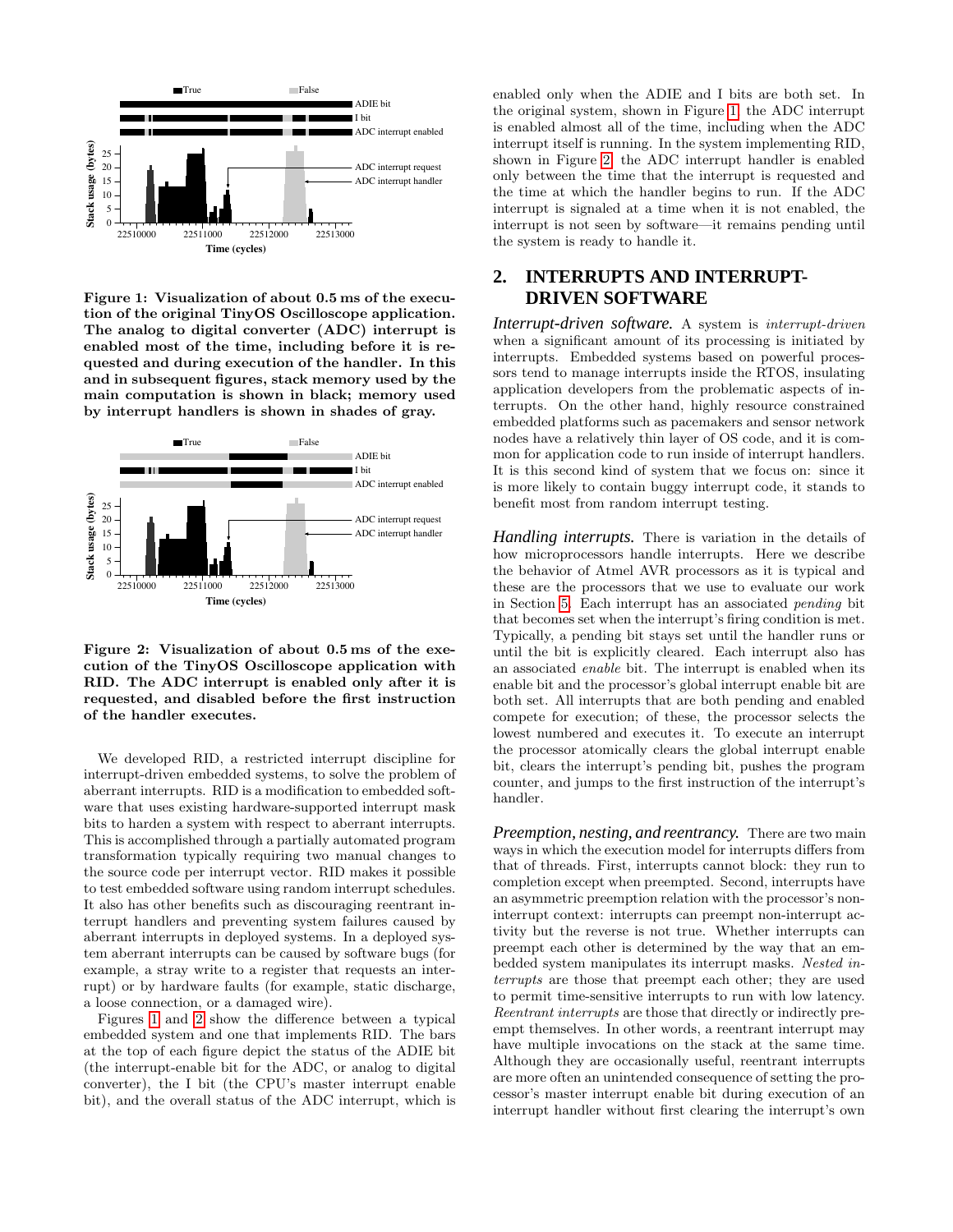```
adc_interrupt_handler ()
{
  read_data (adc_buffer_ptr);
  adc_complete = true;
}
...
adc_buffer_ptr =
  xmalloc (sizeof (adc_buffer));
begin_adc_conversion();
...
if (adc_complete) {
  process_data (adc_buffer_ptr);
  free (adc_buffer_ptr);
}
...
```
<span id="page-2-0"></span>Figure 3: Embedded code that is correct, but will malfunction if an aberrant analog to digital converter (ADC) interrupt arrives. adc buffer ptr is a valid pointer only when the system is expecting an ADC interrupt.

enable bit. Unintentionally reentrant interrupt handlers are highly unlikely to be correct.

*Requested vs. spontaneous interrupts.* Interrupts can be categorized as requested or spontaneous. Spontaneous interrupts are signaled by external devices such as network interfaces and can arrive at any time that the corresponding device is enabled. Requested interrupts, on the other hand, are those that arrive in response to a specific action taken by the processor, such as setting a timer or initiating an analog to digital conversion (ADC). For example, typical use of an ADC is as follows. First, the system sets up the ADC device using configuration registers. Subsequently, the program requests a conversion when data is needed. Because ADC devices are slow, an ADC completion interrupt signals the system when the conversion has finished.

The AVR ATmega128 [\[2\]](#page-8-6) supports 34 interrupt sources. Of these, 18 are requested, 8 are spontaneous, and 8 have no predefined semantics—they are external interrupt lines that could be either spontaneous or requested, depending on the devices they are connected to. Other microcontrollers support a similar mix.

*Aberrant interrupts.* Interrupts are not allowed to arrive at arbitrary times. For example, a requested interrupt that arrives at a time when it has not been requested is considered aberrant. Many embedded systems are not robust with respect to the arrival of aberrant interrupts; they may crash if one arrives. Thus, it is undesirable for random interrupt schedules to contain aberrant interrupts. Consider the example code in Figure [3,](#page-2-0) which has the invariant that adc buffer ptr is a valid pointer only when an ADC interrupt has been requested. If an ADC interrupt arrives at a time when the system is not expecting such an interrupt, the fault lies with the interrupt schedule, not with the system software. Developers would probably be irritated if random interrupt testing reported this failure.

Spontaneous interrupts may also be aberrant, if they overload a system by violating the minimum interarrival time for a given interrupt source. We have addressed the problem of



<span id="page-2-1"></span>Figure 4: Regions in the space of interrupt schedules

preventing interrupt overload in previous work [\[21\]](#page-8-7), and we do not address it further here.

*The space of interrupt schedules.* Interrupt schedules can be seen as occupying points in a high-dimensional space. Figure [4](#page-2-1) shows some regions within this space. Obviously, the goal of random interrupt testing is to find schedules that elicit bugs. Next, consider the area that is reachable through system testing, where an entire embedded system is tested in a realistic environment. A significant advantage of random interrupt testing is that it can be used to explore a larger part of the space of interrupt schedules than can be explored using system testing. For example, consider a wheeled robot that uses an optical encoder to interrupt the CPU at a rate proportional to the angular velocity of the robot's drive shaft, in order to estimate ground speed. System testing is likely to generate interrupts up to the rate corresponding to the robot's maximum speed. However, this neglects many corner cases that can occur in practice: a dirty encoder wheel, a damaged wire, a loose connection, or a speeding robot could easily result in dense bursts of interrupts that are handled incorrectly by the control software. Random testing can help find these corner-case bugs that lie in parts of the space of interrupt schedules not explored during system testing. However, a basic problem with random interrupt testing is that it is difficult to avoid generating interrupt schedules that contain aberrant interrupts. The next section presents a solution to this problem.

# **3. A RESTRICTED INTERRUPT DISCIPLINE**

In the previous section we argued that it is unacceptable to naïvely apply random testing to interrupt-driven systems, because many resulting failures are spurious ones caused by aberrant interrupts. One solution would be to avoid generating random interrupt schedules that contain aberrant interrupts. However, based on our previous experience with interrupt-driven systems [\[22,](#page-8-4) [23\]](#page-8-8) we believe this to be difficult. First, there is no specification of which interrupts TinyOS applications are expecting in which states. Any such specification would have to be mined from source code by looking at its manipulation of interrupt control registers. It is not clear that mining of precise specifications is even possible because interrupt requests often depend on complex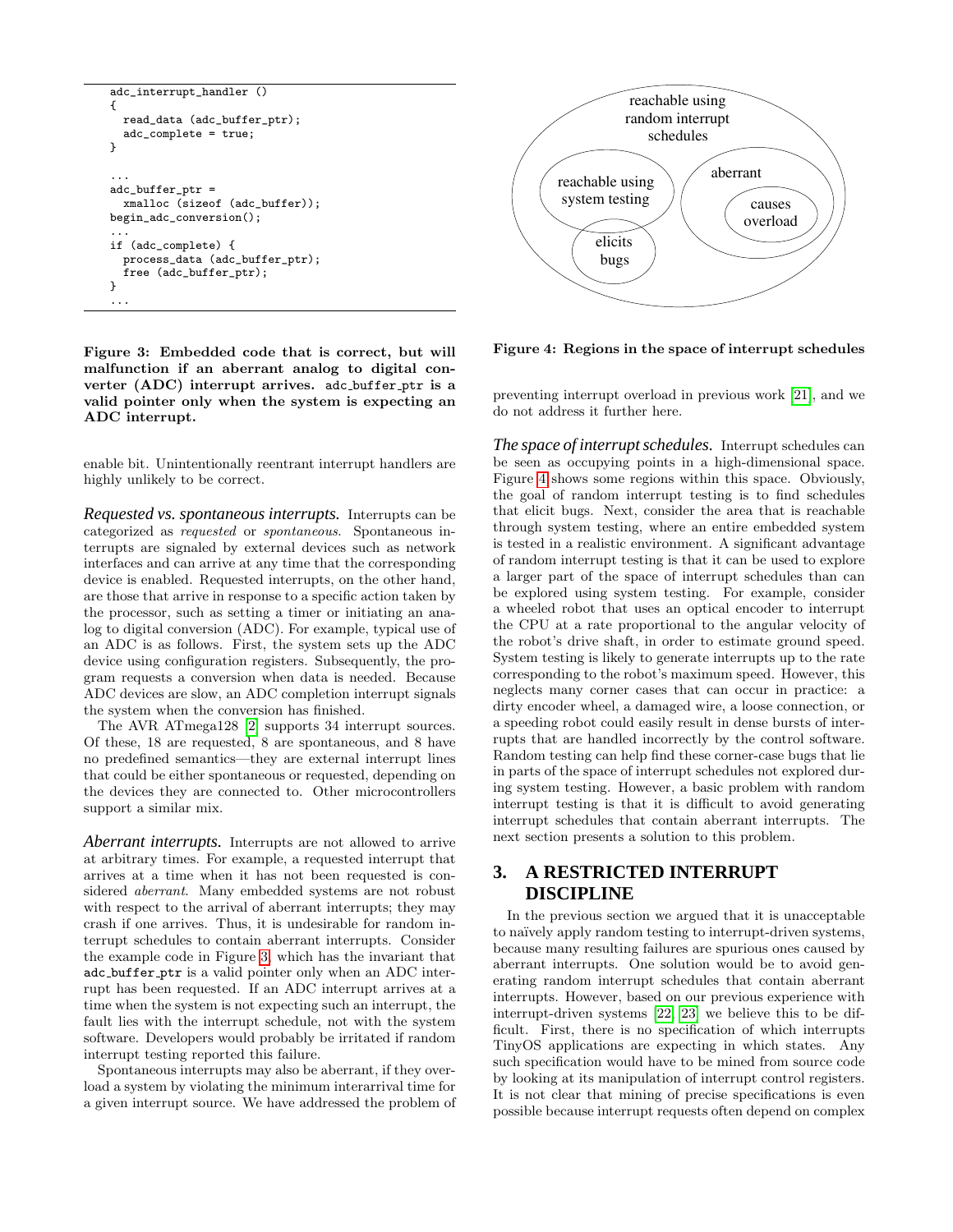relationships between multiple control registers. Second, the path merging that occurs during static analysis would lead to uncertainty about system state, forcing the analysis to conservatively assume that a particular interrupt might not be expected at many program points. This would preclude interrupts from being scheduled at these program points, effectively tying the hands of the interrupt schedule generator.

We believe that a simpler and superior solution is to harden embedded software with respect to aberrant interrupts using RID, our restricted interrupt discipline. Under RID, aberrant interrupts are ignored by software and remain pending until they are not aberrant. This results in systems that:

- 1. Can be tested using random interrupt schedules.
- 2. Are robust with respect to aberrant interrupts that occur in deployed systems, for example due to software bugs or hardware faults.

RID is runtime code that uses a system's hardware-based interrupt enable bits to prevent each interrupt vector from being serviced at all times at which the system is not ready to handle that interrupt. Implementing RID in embedded software is fairly straightforward. The first step is manual and the second step can be largely automated.

First, developers need to ensure that device initialization code leaves requested interrupts disabled. This requires manual effort per interrupt source. Spontaneous interrupts, on the other hand, can be enabled as soon as the system is ready to handle them—usually this is when the corresponding device subsystem is completely initialized.

Second, requested interrupts should be disabled except between the time at which they are requested and the time at which the handler starts to run. Spontaneous interrupts should be disabled while the handler is running, but can remain enabled at all other program points. The added manipulation of interrupt enable bits adds little overhead. This step can be largely automated, provided that a developer annotates each piece of code that requests an interrupt. We use a custom CIL [\[19\]](#page-8-9) extension to replace the annotations with code that performs the appropriate manipulation of the interrupt mask. Our CIL code also augments the prologue and epilogue of each interrupt handler to perform the appropriate masking operations. The results of this program transformation can be seen by contrasting the status of the ADC interrupt over time in Figure [1](#page-1-0) with its status in Figure [2.](#page-1-1)

Surprising bugs can occur when an interrupt preempts the execution of a region of code that a developer had not considered. Making interrupt requests explicit has the additional benefit of providing developers with documentation of interrupt disciplines. We believe this makes it easier to create correct interrupt-driven code.

# **4. IMPLEMENTING RID IN TINYOS**

This section introduces TinyOS and describes our implementation of RID in that system.

# **4.1 TinyOS and nesC**

TinyOS [\[12\]](#page-8-5) is system-level software for sensor network nodes, primarily the Berkeley motes based on Atmel's AVR family of microcontrollers. TinyOS applications are written in nesC [\[10\]](#page-8-10), a dialect of C that has specialized constructs

```
async command result_t ADC.samplePort(uint8_t port)
{
  atomic {
    outp((TOSH_adc_portmap[port] & 0x1F), ADMUX);
  }
  sbi(ADCSR, ADEN);
  // this is the actual interrupt request: a write
  // to the ADSC (ADC start conversion) bit
  sbi(ADCSR, ADSC);
  // this is the annotation
  RID_request_SIG_ADC();
  return SUCCESS;
}
```
#### <span id="page-3-1"></span>Figure 5: TinyOS ADC driver code annotated to make the act of requesting an interrupt explicit

for dealing with software components and with concurrency. We used TinyOS version 1.1.13.

Concurrency in TinyOS follows a two-level structure. First, interrupt handlers run at high priority, preempting each other freely when this is permitted by the interrupt masks. Second, tasks run at low priority. Tasks are scheduled nonpreemptively and in FIFO order. Interrupt context is reserved for quick computations such as grabbing data from devices, with the expectation that long computations will be run in tasks.

# **4.2 Modifying TinyOS**

The TinyOS applications that we examined use five interrupt handlers: a timer, the analog-to-digital converter (ADC) completion interrupt, the transmit and receive interrupts for a serial port, and the serial peripheral interface (SPI) interrupt. We implemented RID for all five of these interrupt handlers. In each case, only a single file the bottom-level TinyOS driver for the device—needed to be modified. This is advantageous: low-level drivers are seldom modified and they are shared among many applications. As a result, the vast majority of TinyOS application developers can take advantage of RID without any additional effort.

The ADC driver is representative. First the driver code was modified to leave the ADC completion interrupt disabled at the end of initialization, requiring the addition of one line of code. Second, the samplePort function that initiates a conversion is annotated as shown in Figure [5.](#page-3-1) Finally, the TinyOS application is post-processed using CIL as described in the previous section in order to alter the prologue and epilogue of each interrupt handler.

# <span id="page-3-0"></span>**5. EXPERIENCE AND EVALUATION**

The section describes our experience in applying random interrupt testing to some TinyOS applications.

#### **5.1 Avrora**

All of our experiments were run in Avrora [\[26,](#page-8-11) [27\]](#page-8-12), a cycle-accurate simulator for networks of Mica2 motes. Since Avrora includes models of the off-chip devices on the motes, it is a suitable platform for work on interrupt scheduling. We modified Avrora to read an interrupt schedule and generate corresponding simulator events. When an interrupt event is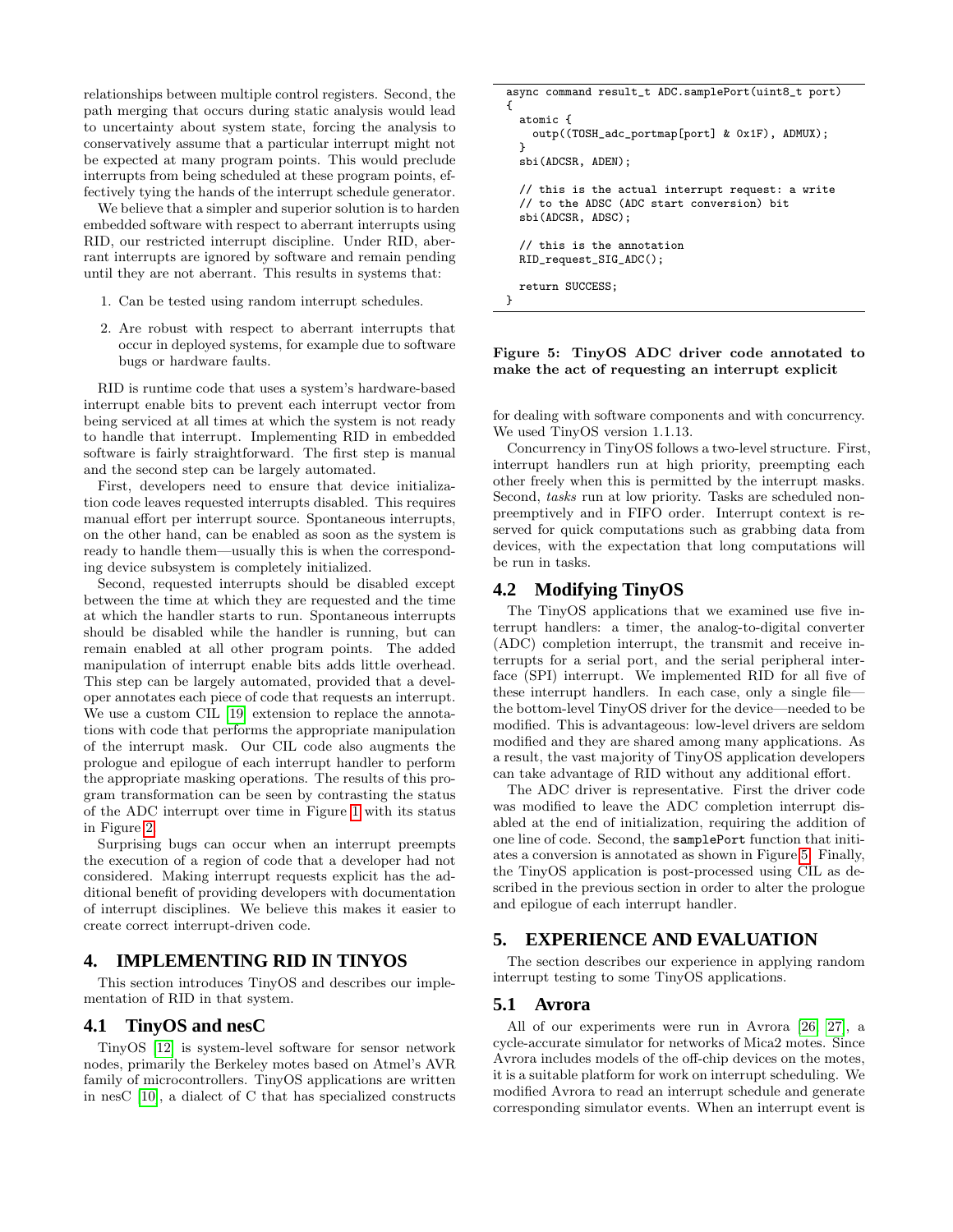processed by the simulator, it uses an Avrora primitive to force the interrupt to fire. No further changes to Avrora were required. We have passed the interrupt scheduling logic to the Avrora maintainers; it has been included in the sources and should be available in the 1.6 release.

# **5.2 Generating interrupt schedules**

It is easy to generate an interrupt schedule, which is just a list of interrupt requests. Each request is represented by an interrupt vector and a firing time. Our current interrupt schedule generator takes as input a list of interrupt vectors to schedule, a duration of the random interrupt schedule, and then for each vector it takes a density.

The choice of interrupt density is important. If the schedule is too sparse, then preemption among interrupts does not happen often enough. If the schedule is too dense, then there are always multiple pending interrupts, a condition that permits the processor's interrupt arbitration logic to deterministically pick the lowest-numbered pending interrupt to run, subverting the randomness of the interrupt schedule. Furthermore, if the processor is always in interrupt mode, then background work cannot make progress, limiting the states that will be visited during testing. Currently we chose interrupt densities empirically. For example, a reasonable initial guess for interrupt density would be one that forces the system to spend 50% of its cycles handling interrupts.

When a fitness function is available to measure the quality of an interrupt schedule, it becomes possible to perform directed random testing rather than pure random testing. We do this using a genetic algorithm as described in Section [5.5.](#page-5-0)

# **5.3 Test methodology**

It is difficult to create precise testing oracles for embedded systems since these systems have a narrow interface to the external world and often have no specification, formal or otherwise. Rather, like Koopman and DeVale [\[13\]](#page-8-13), we take a weak view of correctness: the system is assumed to be operating correctly if it does not fail. We infer failure in two ways:

- 1. Using existing interfaces to the simulator. Avrora is capable of detecting access to illegal memory locations and execution of illegal instructions.
- 2. Using existing interfaces to the embedded system. Many TinyOS kernels report information to a connected PC using the serial port, or they respond to incoming radio packets in a predictable way.

We assume that a bug has been found if either Avrora reports a problem or if the system fails to return to normal operation after the interrupt schedule has finished. Since simulators and interrupt schedules are deterministic, all bugs that we find are trivially reproducible.

# **5.4 Case study 1: A buggy application**

This section describes a bug that we found in the TinyOS Oscilloscope application using random interrupt testing. Oscilloscope reads sensor values using the analog-to-digital converter and forwards them to a PC using the mote's serial interface. The buggy code, shown in Figure [6,](#page-4-0) is found in the ADC completion interrupt handler, which stores incoming ADC data in an array. Each time this interrupt fires, it increments an array index. When the index reaches the size

```
async event result_t ADC.dataReady(uint16_t data)
{
  struct OscopeMsg *pack;
  atomic {
    pack =
      (struct OscopeMsg *)msg[currentMsg].data;
    // this line can store out-of-bounds,
    // corrupting memory
    pack->data[packetReadingNumber++] = data;
    readingNumber++;
    if (packetReadingNumber == BUFFER_SIZE) {
      post dataTask();
    }
  }
  ...
}
```
<span id="page-4-0"></span>Figure 6: nesC code that contains a concurrency error. The index variable packetReadingNumber is incremented on interrupt and it is also used as an array index. The code assumes that when BUFFER SIZE is reached, the posted task dataTask will run, clearing the index variable, before the interrupt is next signaled. However, no interlock exists to ensure that this actually happens. Under certain random interrupt schedules out-of-bounds array accesses lead to memory corruption, starting a chain of events that ends in a crash.

of the array, the interrupt handler posts a TinyOS task to perform further processing on the data. The task also resets the index to zero.

The stage is now set for a classic synchronization error: the ADC interrupt handler is written under the assumption that the posted task will run before the interrupt handler next fires. However, since interrupts take priority over tasks, there is no guarantee that the task will complete before the interrupt fires again. Under some interrupt schedules, the task does not complete in time, causing an array overrun in the ADC interrupt handler. This has the unfortunate effect of corrupting the TinyOS task queue—the list of tasks that are waiting to be executed—which happens to be located in nearby RAM. Corrupting this queue causes the TinyOS task scheduler to jump to an essentially random address, which happens to be in the middle of a function, with predictably disastrous results.

This bug can be fixed by bounds-checking the ADC buffer or by disabling the ADC interrupt as soon as the buffer becomes full. Although fixing this bug was easy, finding it was difficult as it manifested through multiple levels of memory corruption. In fact, it would have taken a long time to track down the error without two tools. First, we used the Delta debugging algorithm [\[30\]](#page-8-14) to minimize failure-inducing interrupt schedules. For example, while the original random interrupt schedule that caused the Oscilloscope application to fail contained nearly 300,000 interrupts, the Delta algorithm was able to find a 75-interrupt schedule that caused the failure, greatly simplifying the search for a root cause. Second, Avrora is a highly extensible simulator that makes it straightforward to execute user-defined code in response to simulated events such as interrupts, accesses to particular memory locations, etc.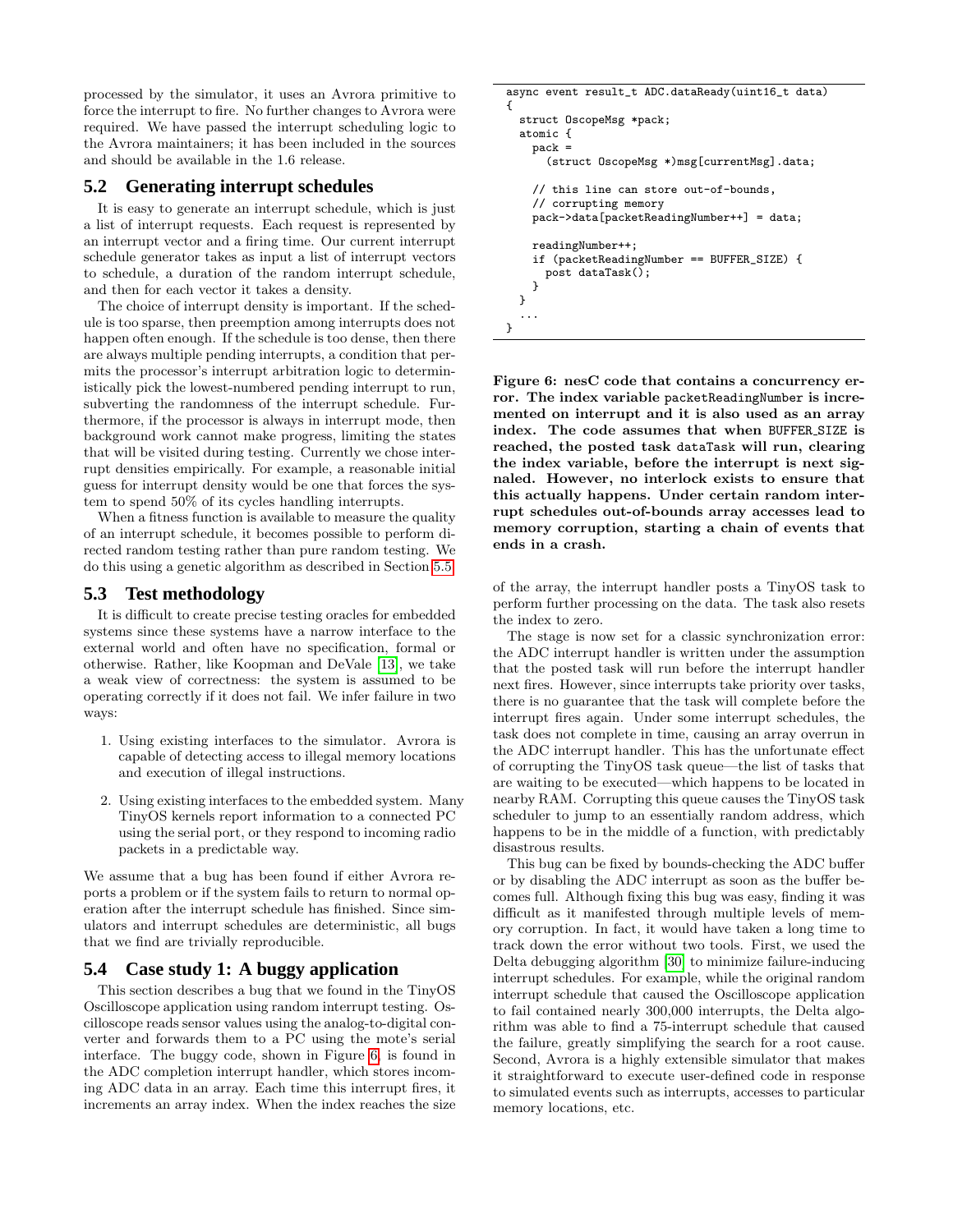nesC's built-in race-condition detection, which looks for non-atomic accesses to shared variables, is incapable of detecting errors of the type reported here, since the problem is one of sequencing, not atomicity. On the other hand, type-safe language technology would have trapped the outof-bounds reference, making the error much easier to find and also preventing the store from being corrupted.

Since the Oscilloscope application has existed for several years, it is reasonable to ask why this bug was not found and fixed earlier. The answer is that Oscilloscope has a low duty cycle: it leaves the processor idle much of the time. In practice, the TinyOS task that resets the array index completes before the ADC interrupt next fires. However, it is worth finding even latent bugs: TinyOS is designed as a collection of reusable components, and the next application in which the Oscilloscope component is used may have a higher duty cycle, causing the bug to manifest.

### <span id="page-5-0"></span>**5.5 Case study 2: Approximating the worstcase stack depth**

In addition to using random interrupt schedules to improve software robustness, we were interested in trying to drive TinyOS applications to their worst-case stack depths. It is important to understand the stack memory usage of embedded systems because it is critically important for the stack not to overflow into memory used for other purposes. Our previous work on static analysis of the stack depths of TinyOS applications [\[22\]](#page-8-4) produced a tool that attempts to provide as tight a bound on stack depth as possible. Ideally this tool would be sound; in practice we compromised soundness in several ways to provide tighter bounds. Each such compromise resulted in an additional assumption that system developers have to verify through other means, for example by inspection of source code or object code.

While analysis usually overestimates the true maximum stack depth of a system, testing usually underestimates. The goal of both testing and analysis is to make the gap between the two bounds as narrow as possible. In our previous work we found that it was impossible to drive any nontrivial TinyOS application even close to its predicted worst-case stack depth. This left an open question: was the analysis pessimistic, or was the testing optimistic? Our belief was that the static analysis was fairly accurate but testing was failing to execute feasible paths though the code that would lead to large stack depths. Our present work verifies this hunch.

Consider again the TinyOS Oscilloscope application. Running Oscilloscope in the unmodified simulator produces a worst observed stack depth of 28 bytes, as shown in Figure [7.](#page-5-1) On the other hand, using the version of Avrora enhanced with interrupt scheduling, we were able to drive the Oscilloscope application to use 112 bytes of stack space as shown in Figure [8.](#page-5-2) This closely approaches the static upper bound of 118 bytes. The remaining 6-byte gap appears to be caused by feasible code paths that are not actually traversed during simulated execution (our stack tool uses an aggressive dataflow analysis to avoid following infeasible paths).

We implemented a genetic algorithm (GA) to direct the search for interrupt schedules that cause a system to consume a lot of stack memory. For some applications like Oscilloscope that have four or fewer interrupt handlers, the GA appeared to be overkill: after only a few generations



<span id="page-5-1"></span>Figure 7: Worst observed stack depth of the Oscilloscope application without random interrupts



<span id="page-5-2"></span>Figure 8: Worst observed stack depth of the Oscilloscope application under a random interrupt schedule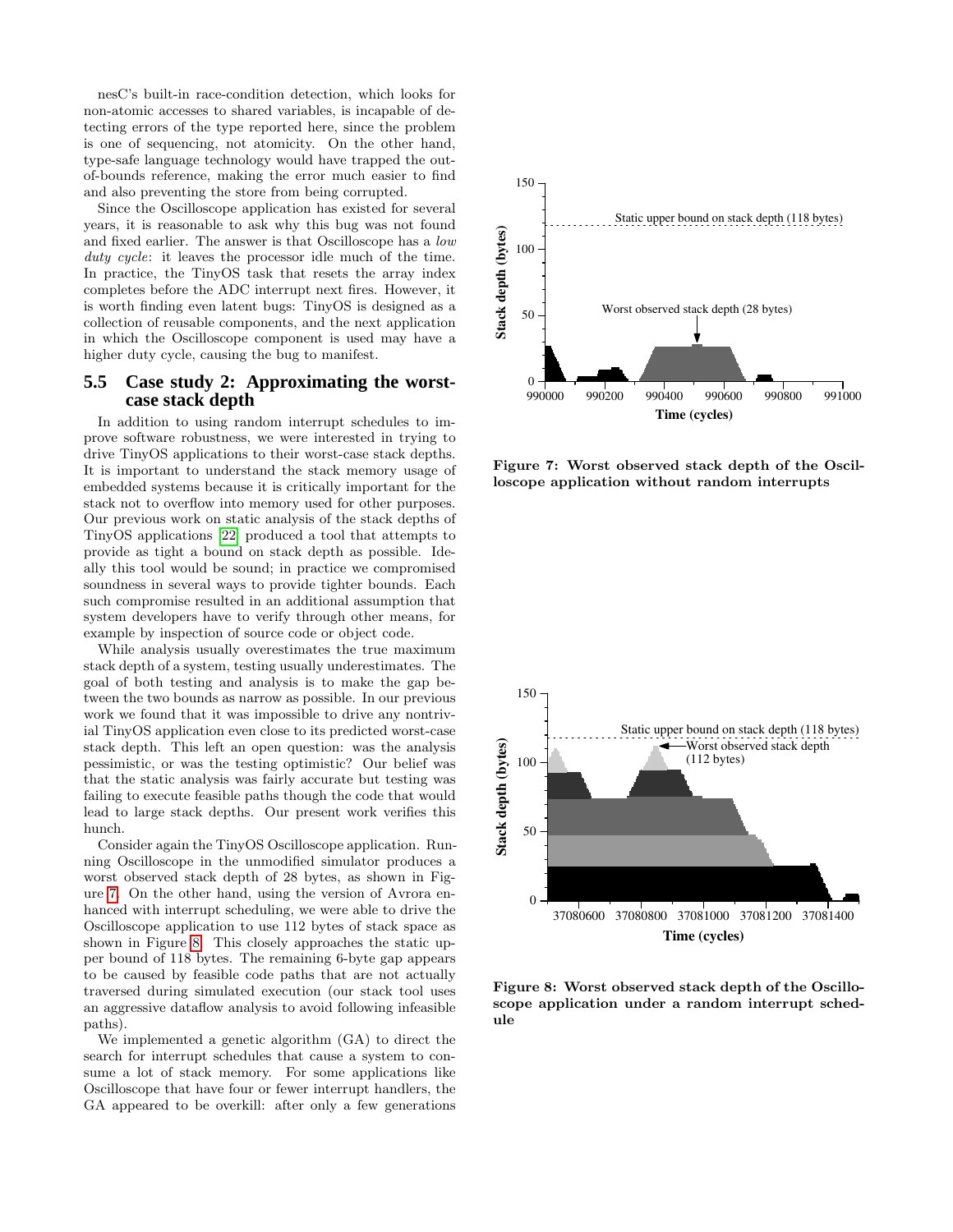

<span id="page-6-0"></span>Figure 9: Results of using a genetic algorithm to search for interrupt schedules that maximize Cnt-ToLedsAndRfm's use of stack memory. Although the figure stops at 150 generations, the GA was run to 500 generations without seeing further improvements.

it reached a maximum that could not be improved upon. However, for other applications such as CntToLedsAndRfm (discussed in the next section), the search space was large enough to justify using the GA. For example, it took more than 100 generations to find a schedule that drove this application to its apparent maximum stack depth, corresponding to about three hours of CPU time on a fast PC. Essentially all of this time was spent in Avrora. Figure [9](#page-6-0) illustrates the stack depth of the fittest individual produced by each generation of a run of the GA. The alternative to using a GA—undirected random search of the space of interrupt schedules—was not able to find any interrupt schedules closely approximating the best found by the GA, even in an overnight run.

While the Delta algorithm was helpful in reducing the size of interesting interrupt schedules, it was disappointing that it could not make these schedules even smaller. For example, the minimal failure-inducing schedule for the buggy Oscilloscope application contains 75 interrupts, although it is likely that a human who understands the problem could construct a schedule containing about a dozen interrupts. Similarly, the interrupt schedule that induces the worst-known stack depth for Oscilloscope contains 77 interrupts, which also seems too large. The likely explanation for Delta's failure is that interrupt schedules are fragile since they fire events at fixed times. A line-oriented Delta implementation can only delete interrupts rather than moving them around to fire at different times. This second capability would be required to create truly minimal offending interrupt schedules.

# **5.6 Case study 3: Finding a mistaken assumption**

In this section we describe a case where random interrupt testing was able to expose an error in our stack depth analysis. Static analysis of the CntToLedsAndRfm application indicated that its worst-case stack depth is 129 bytes. However, using the genetic algorithm to search for a stackdepth-maximizing interrupt schedule turned up a schedule that caused the application to use 141 bytes. Clearly there



<span id="page-6-1"></span>Figure 10: Initial and revised stack depth bounds for the CntToLedsAndRfm application. Notice that the ADC interrupt handler (the lightest colored) is on the stack twice.

is a major problem when the observed depth exceeds the static bound.

On investigation we found that the mistaken assumption behind the erroneous bound was that each interrupt is assumed to be on the stack at most once. While developing our stack tool we found that most embedded systems that we looked at (including almost all TinyOS applications) fail to protect against reentrant interrupts. Rather than doing the "right thing," which would be to fail to return a stack bound for these systems, we made a pragmatic compromise by permitting the stack tool user to specify a maximum reentrancy count for each interrupt, with the default value being one. A benefit of RID is that it prevents reentrant interrupt handlers—but only if interrupt handlers themselves do not request additional interrupts. The SPI interrupt handler in the TinyOS radio stack does exactly this. It requests an ADC interrupt and this admits the possibility that the ADC interrupt handler will be preempted by the SPI handler, which requests another ADC interrupt, which then reenters by preempting the SPI interrupt. Figure [10](#page-6-1) illustrates the problem. After understanding the problem it was trivial to notify the stack tool that there may be two outstanding instances of the ADC interrupt handler, which increases the stack bound to a conservative 159 bytes.

Interactions between interrupt handlers are often complicated and can have unforeseen consequences. In this case the reentrant ADC interrupt handler should be considered to be a bug: inspection of the code reveals that it is not designed to support reentrancy. The best fix for this error would probably be to prevent the SPI interrupt handler from preempting the ADC interrupt handler in the first place. Our experience is that developers seldom take global interrupt preemption relations into account when creating embedded software. This is particularly the case for TinyOS, where the component system encourages black-box reuse of existing modules.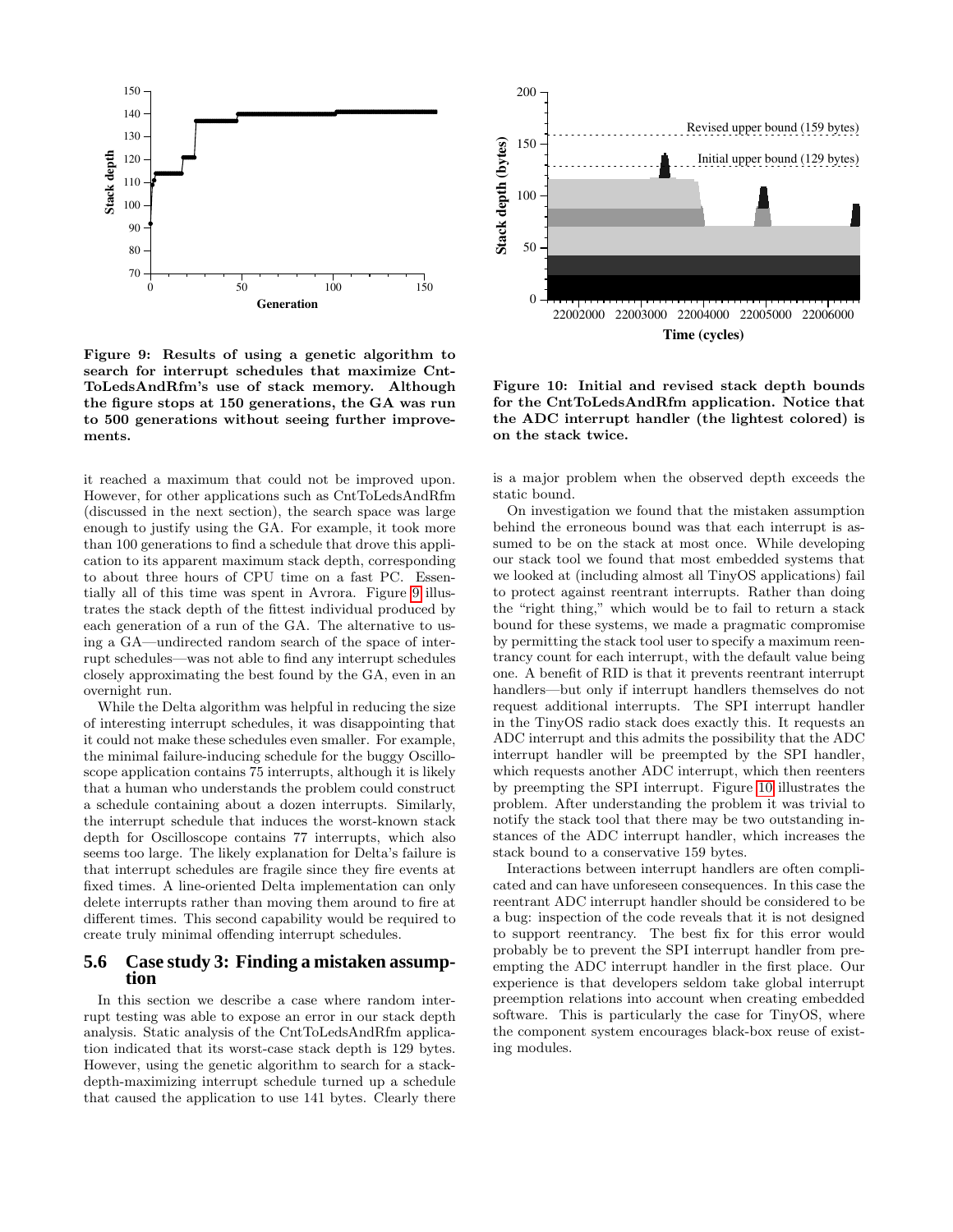# **6. RELATED WORK**

The contribution of this paper is to enable random testing of interrupt-driven software. Although there have been many previous applications of random testing to embedded software, we know of no previous identification of, or solution to, the problem of aberrant interrupts in random interrupt schedules. The most closely related work is by Brylow et al. [\[4\]](#page-8-15), who used a genetic algorithm to find an interrupt schedule that caused an embedded system to approach or reach its worst case stack depth. It appears that the systems that they studied (small control programs written in Z86 assembly) were simple enough that neither interrupt overload or aberrant interrupts were issues. Wegener and Mueller [\[29\]](#page-8-16) used a genetic algorithm to search for inputs that cause a program to run for as long as possible, in order to approximate the worst-case execution time. Similarly, Alander et al. [\[1\]](#page-7-0) tested software response times using shared memory and network inputs that were computed using a genetic algorithm. Both of these projects use random input data, rather than forcing interrupts to fire at random times. It would be interesting and probably useful to combine approaches such as these with the work presented in this paper, in order to perform whole-system testing of task response times.

The part of our work that uses the Delta algorithm to minimize interrupt schedules that elicit bugs is closely analogous to work done by Choi and Zeller [\[6\]](#page-8-17). Their contribution was a method to find two thread schedules that are as alike as possible while still differing in some important way; i.e., one exposes a bug and the other does not. Our work applies to interrupts instead of threads, and also we minimize the size of single schedule, rather than minimizing the difference between two schedules.

There is a large body of literature on model-based and specification-based testing of embedded systems [\[9,](#page-8-18) [15,](#page-8-19) [20,](#page-8-20) [24,](#page-8-21) [25,](#page-8-22) [28\]](#page-8-23). These techniques are able to create precise testing oracles, and they are useful for conformance testing. Robustness testing [\[7,](#page-8-24) [8,](#page-8-25) [14\]](#page-8-26), on the other hand, amounts to attempting to cause a program or system to fail, often using random inputs. The primary advantage of robustness testing is that since it uses very simple oracles it can be easily applied to the many embedded systems—such as the hundreds of existing TinyOS applications—for which no specifications exist.

Random testing is a well-established sub-discipline of software testing [\[11\]](#page-8-1). Theoretical properties of random testing have been extensively studied, for example by Mankefors et al. [\[17\]](#page-8-27) and Chen et al. [\[5\]](#page-8-28). The main advantages of random testing appear to be its relative ease of implementation and the fact that it is more amenable to mathematical analysis than are other types of testing.

# **7. FUTURE WORK**

*Language support for RID.* Although nesC makes a distinction between asynchronous code that is reachable from interrupt mode and synchronous code that is not, it has no real semantics for interrupts or interrupt requests. We would like to make the act of requesting an interrupt explicit at the level of nesC. This would permit better static error checking, it would permit the nesC compiler to control preemption relations among interrupt handlers, and it would enable the elimination of dead interrupts, and all transitively

called dead code, leading to more effective use of resources on the motes.

*Integrating RID with interrupt overload protection.* RID is about preventing aberrant interrupts from firing. Our work on interrupt schedulers [\[21\]](#page-8-7) is about preventing interrupts from firing when their execution would endanger timely execution of other code running on a node. An embedded system using both forms of interrupt protection should be able function correctly even under a truly arbitrary interrupt workload, making it easy to perform testing that should help increase developers' confidence in the robustness of a system.

# **8. CONCLUSION**

The growing popularity of sensor networks is exposing a large number of software developers to low-level microcontroller programming. Creating robust software for sensor network nodes and other resource-constrained embedded systems is difficult because there is only a thin layer of OS code, forcing application developers to write code that runs in interrupt mode. One way to help these developers create more robust systems is to support random interrupt testing: firing random interrupts at random times in order to stress-test a system.

This paper introduces RID: a restricted interrupt discipline that hardens embedded software with respect to aberrant interrupts. RID adds no significant overhead because embedded platforms provide hardware support for disabling individual interrupt sources. The implementation of RID can be substantially automated. Also, since RID requires modifying only low-level device drivers, the vast majority of application developers can take advantage of it without taking any special action.

RID permits embedded software to be tested under random interrupt loads without encountering false positive errors due to the arrival of aberrant interrupts. RID also makes systems robust with respect to aberrant interrupts that can occur in deployed systems due to software bugs or hardware faults. It discourages reentrant interrupt handlers, which can lead to stack overflow and are difficult to implement correctly. Basically, RID is simply a good defensive programming practice.

We have applied RID to several TinyOS kernels and then tested them using random interrupt schedules, finding real bugs and driving applications to near their worst-case stack depths. RID is what made this random testing approach feasible.

# **9. ACKNOWLEDGMENTS**

The author would like to thank: Nathan Cooprider for writing CIL code supporting this work; Nathan Cooprider, David Coppit, Usit Duongsaa, Eric Eide, David Gay, and Alastair Reid for their helpful comments and advice; and Ben Titzer for his help with Avrora. This material is based upon work supported by the National Science Foundation under Grant Nos. 0209185 and 0448047.

### **10. REFERENCES**

<span id="page-7-0"></span>[1] Jarmo T. Alander, Timo Mantere, and Ghodrat Moghadampour. Testing software response times using a genetic algorithm. In Proc. of the 3rd Nordic